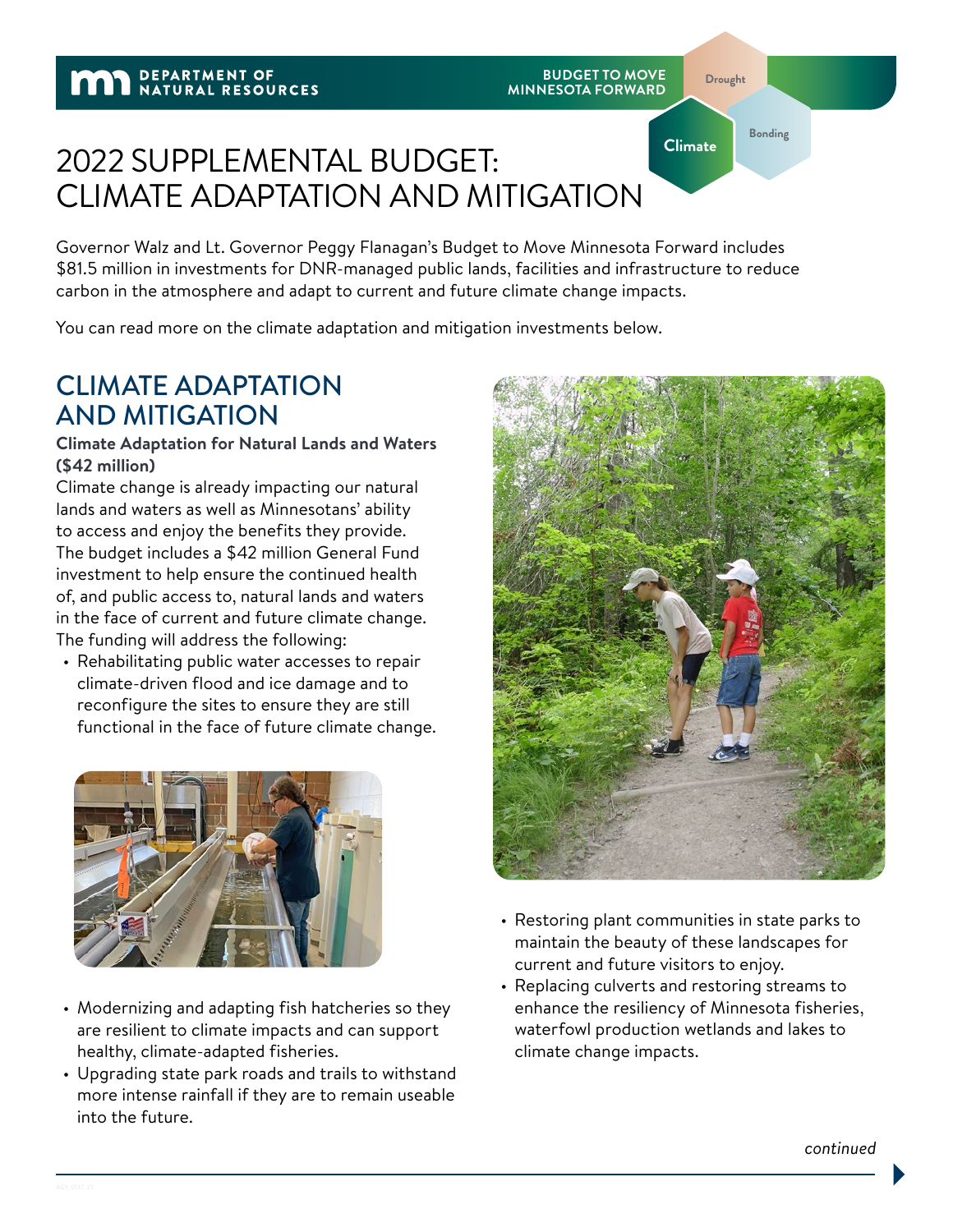## **MAN** DEPARTMENT OF NATURAL RESOURCES

#### **Restoring Grasslands and Wetlands on Wildlife Management Areas for Carbon Capture and Resiliency (\$10 million)**

Grasslands and wetlands will capture and store increased carbon following enhancement or restoration. For grasslands, carbon accumulates in the soil very quickly after enhancement and stays there unless the soils are heavily disturbed. Over time, restored wetlands also become a carbon "sink." Grassland and wetland enhancement and restoration also advance climate resiliency by increasing water storage and groundwater and aquifer recharge,

thereby reducing flooding potential during extreme weather events.

The budget includes a \$10 million General Fund investment to enhance grasslands and restore wetlands on existing state‑owned wildlife management areas to sequester increased carbon and enhance climate resiliency, while also providing better pollinator and wildlife habitat.



### **Enhanced Forest Management Assistance to Private Woodland Owners (\$5.5 million)**

Climate change and forest pests are creating greater need for proactive forest planning and management of private woodlands. The DNR provides forest management assistance to woodland owners, who collectively own 6.8 million acres (49%) of Minnesota's forests. Assisting woodland owners to sustainably manage their forest is key to increasing carbon capture and storage while assuring healthy forests in the face of climate change.

This budget includes a \$5.5 million General Fund investment to meet the increased demand for planning assistance and cost‑share funding to assist private woodland owners whose lands are powerful resources for climate mitigation and adaptation.

### **Acquisition of Public Lands (\$24 million)**

Public lands capture and store carbon; and will provide increased climate resiliency by increasing water storage and thereby reducing flooding risk; and provide habitat for wildlife, pollinators, and other species which will also help plant and animal communities adapt to future climate conditions. In addition to providing climate and conservation benefits, public lands support outdoor recreation. Time outdoors strengthens family bonds and promotes health and wellness, and access to outdoor experiences on public lands has been particularly invaluable for children and families during the COVID‑19 pandemic.

This budget includes a \$24 million General Fund investment to acquire new public lands to support recreation and conservation, with the goal of decreasing the state's net greenhouse gas emissions.